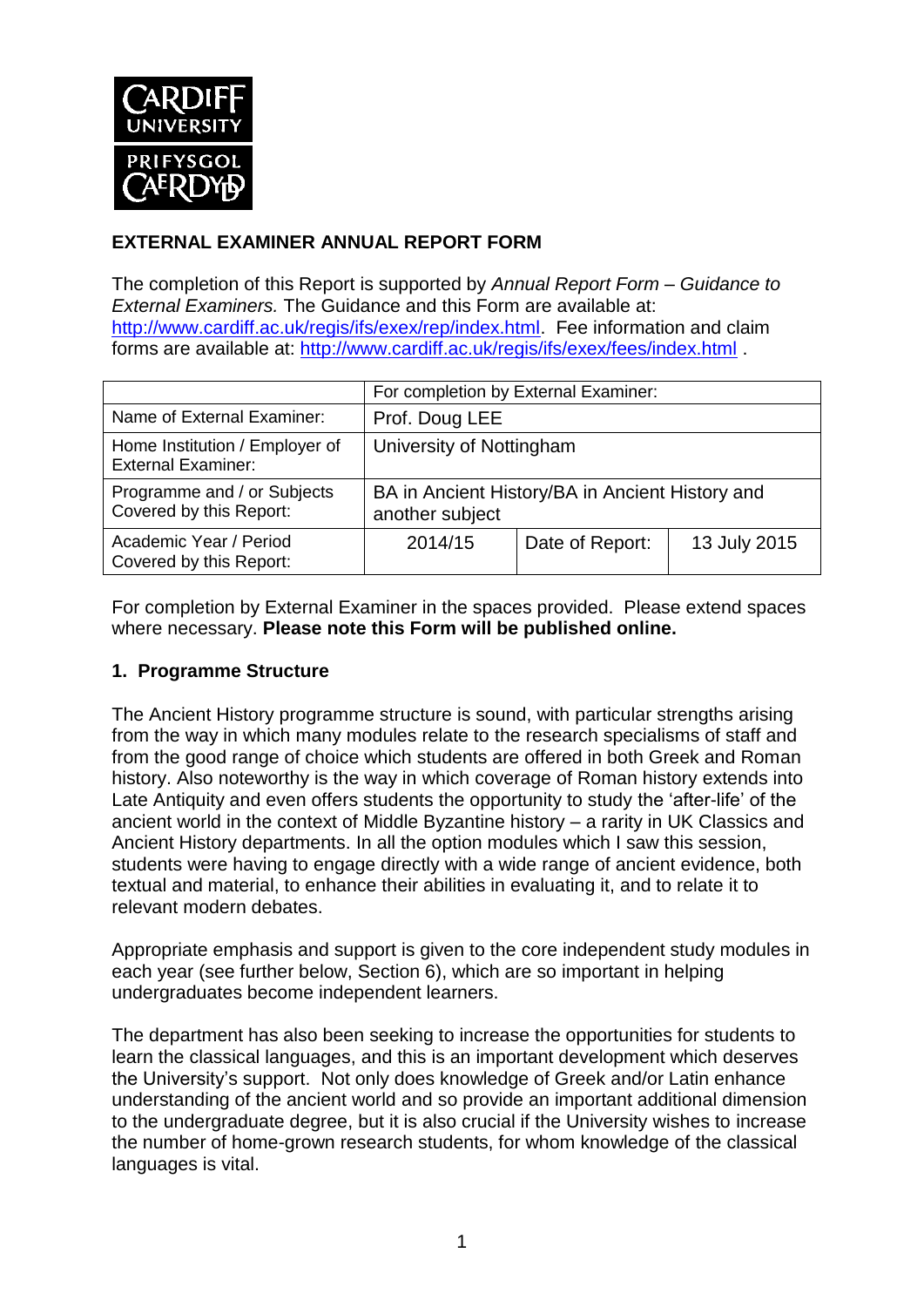## **2. Academic Standards**

I am satisfied that the academic standards applied in the determination of undergraduate Ancient History degrees at Cardiff are consistent with relevant benchmark statements and with the standards applied at comparable UK institutions of which I have experience.

#### **3. The Assessment Process**

As a Roman specialist, I looked at all Roman history option modules (from the Spring Semester, when my appointment began), as well as dissertations and Second Year Independent Studies on Roman topics, while my fellow external looked at all Greek history materials (hence the 'No' under 8.3 in the checklist below).

The assessment process ran very smoothly. I received draft exam papers in good time in the spring, as also dissertation and Independent Second Year Studies, followed by exam scripts, in June. I was impressed by the systems in place for ensuring students receive feedback on both coursework and exams, and I found the feedback itself also excellent – constructive and detailed. This is obviously helpful to students, but also allowed me, as external, to understand how grades had been arrived at. Where there were divergences between first marker and moderator, their resolution was usually explained clearly. The various exam boards which I attended during my time in Cardiff were conducted very well, with time allowed for external feedback on each module, and appropriate consideration of each student's results and any relevant extenuating circumstances.

I was given the opportunity to comment on a revised scheme for the assessment of translations in language modules, which I think is consistent with schemes used in UK Classics departments.

An area which did give cause for concern at a number of points was the conversion of results from overseas institutions. One issue was the application of the 'block year abroad' rule to students' results where the overall average of overseas modules was used to determine the class of all those modules in a way which was at odds with the operation of the preponderance rule used to determine degree classes. The other issue was the use of conversion tables which were, apparently, still at draft stage, and which appeared to be out of kilter with comparanda from other UK institutions. Fortunately, no student was disadvantaged on this occasion, but these are issues which require urgent attention by the University.

## **4. Year-on-Year Comments**

Since this was my first session as an external examiner at Cardiff, my comments in this section draw on the report by my fellow examiner, Dr Peter Liddel, from 2013/14 (when he was sole external).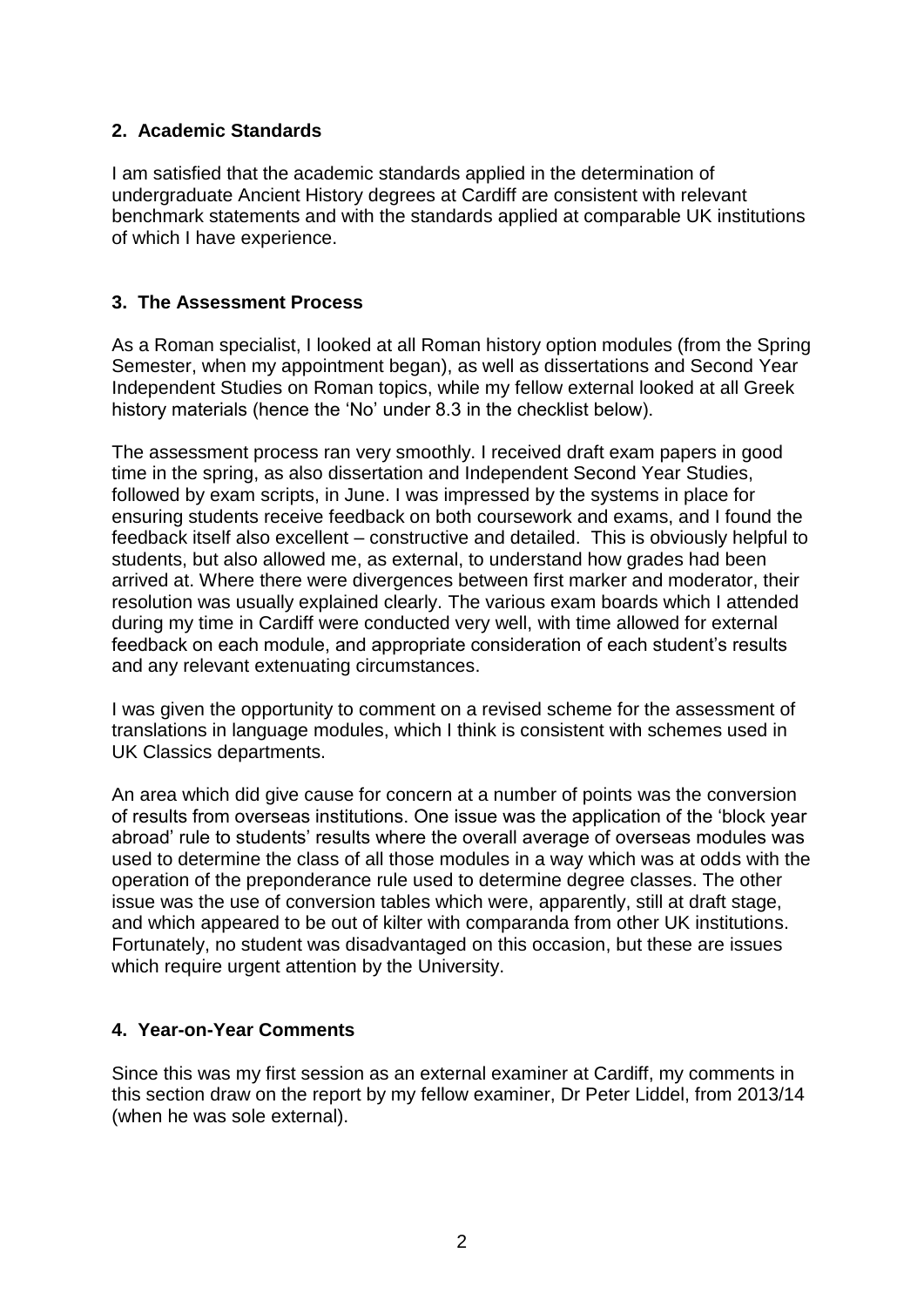It seems there were some hiccups with the introduction of the Turnitin submission system in 2013/14, but if so, they appear to have been sorted out for this session, based on my experience with the system.

Last year, my colleague recommended the setting of resit papers at the same time as first-sits, so that they could be scrutinised together – a suggestion which the department has clearly acted upon. This is a sensible move, since it makes it easier to avoid unnecessary overlap between the two papers and it also avoids any holdups with external approval over the summer.

SIMS continued to generate some administrative problems, and I would urge the University to ensure adequate resources are devoted to resolving outstanding issues, which can consume staff time unnecessarily.

I would endorse the comments of my colleague from last year that the current regulations for determining overall degree outcomes make it more difficult for some borderline students to achieve the higher class, judging by how they would have fared under rules at my own institution. If, as it seems, Cardiff's regulations have been revised in recent years, then it is important the impact of these revisions continues to be monitored.

My colleague's recommendation of the appointment of a second external examiner has obviously been acted upon and is, in my view, fully justified by the volume of student material which requires external scrutiny.

#### **5. Preparation / Induction Activity (for new External Examiners only)**

As a new external examiner, I was offered the opportunity to attend an induction day at the University in late April. However, since this coincided with a day on which I had significant teaching commitments at my own institution, I was unable to attend. Nonetheless, documentation provided by the University, together with guidance from the department's assessment officer, helped familiarise me with the most important features of Cardiff's procedures.

#### **6. Noteworthy Practice and Enhancement**

I was particularly impressed by the level of support which staff offer to students on independent study modules, with the opportunity for six meetings as part of the Independent Second Year Study, and for ten meetings for the final year Dissertation. The inclusion of an assessed presentation at an intermediate point in both modules is another strength, with respect to both the development of students' verbal communication skills and their gaining interim feedback on the progress of their project.

## **7. Appointment Overview (for retiring External Examiners only)**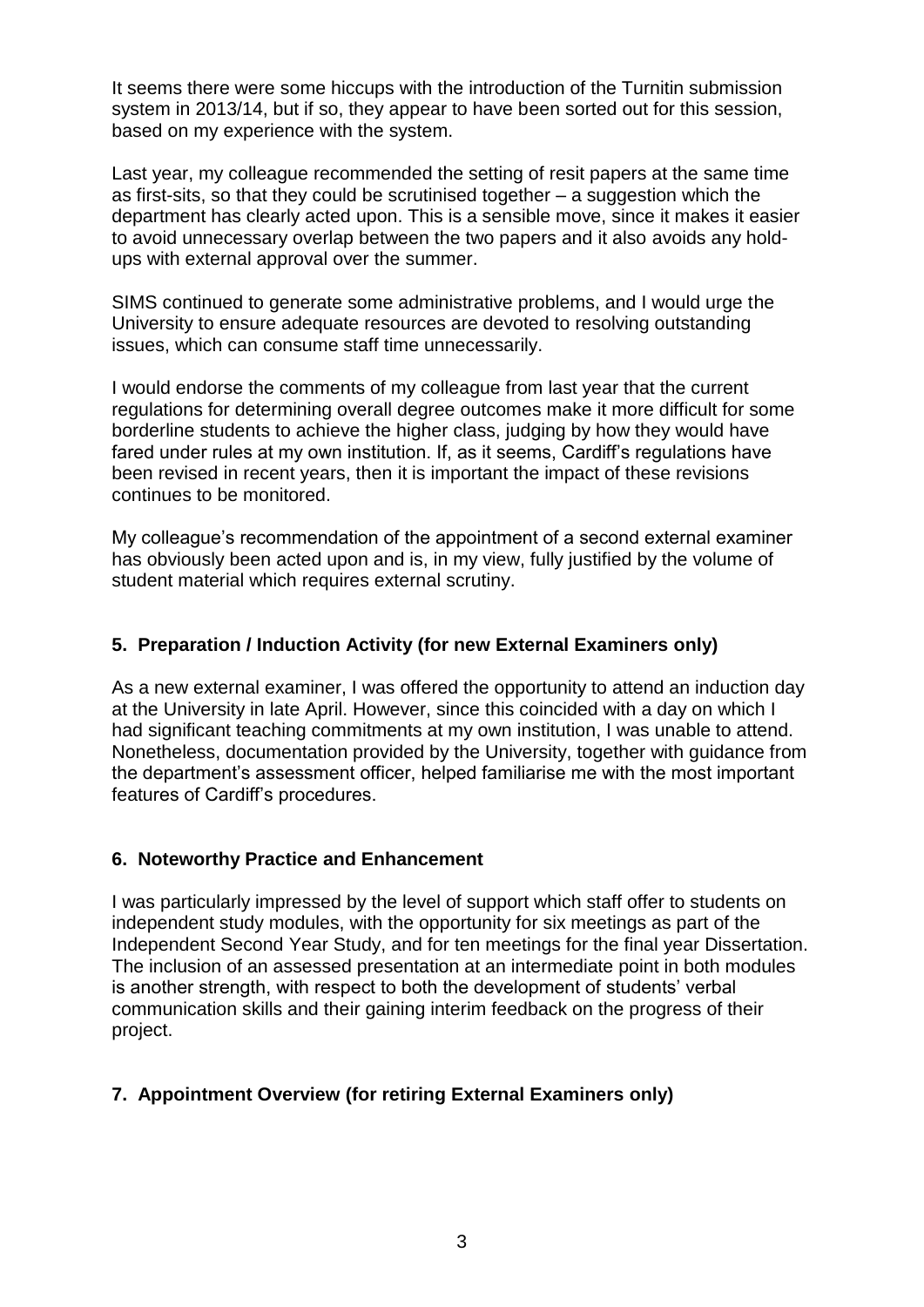# **8. Annual Report Checklist**

Please include appropriate comments within Sections 1-7 above for any answer of 'No'.

|                                          |                                                                                                                                                             | <b>Yes</b><br>(Y) | <b>No</b><br>(N) | N/A<br>(N/A) |  |
|------------------------------------------|-------------------------------------------------------------------------------------------------------------------------------------------------------------|-------------------|------------------|--------------|--|
| <b>Programme/Course Information</b>      |                                                                                                                                                             |                   |                  |              |  |
| 8.1                                      | Did you receive sufficient information about the Programme and<br>its contents, learning outcomes and assessments?                                          | Y                 |                  |              |  |
| 8.2                                      | Were you asked to comment on any changes to the assessment<br>of the Programme?                                                                             | Y                 |                  |              |  |
| <b>Draft Examination Question Papers</b> |                                                                                                                                                             |                   |                  |              |  |
| 8.3                                      | Were you asked to approve all examination papers contributing<br>to the final award?                                                                        |                   | N                |              |  |
| 8.4                                      | Were the nature, spread and level of the questions appropriate?                                                                                             | Y                 |                  |              |  |
| 8.5                                      | Were suitable arrangements made to consider your comments?                                                                                                  | Y                 |                  |              |  |
|                                          | <b>Marking Examination Scripts</b>                                                                                                                          |                   |                  |              |  |
| 8.6                                      | Did you receive a sufficient number of scripts to be able to assess<br>whether the internal marking and classifications were appropriate<br>and consistent? | Y                 |                  |              |  |
| 8.7                                      | Was the general standard and consistency of marking<br>appropriate?                                                                                         | Y                 |                  |              |  |
| 8.8                                      | Were the scripts marked in such a way as to enable you to see<br>the reasons for the award of given marks?                                                  | Y                 |                  |              |  |
| 8.9                                      | Were you satisfied with the standard and consistency of marking<br>applied by the internal examiners?                                                       | Y                 |                  |              |  |
| 8.10                                     | In your judgement, did you have the opportunity to examine a<br>sufficient cross-section of candidates' work contributing to the<br>final assessment?       | Y                 |                  |              |  |
|                                          | <b>Coursework and Practical Assessments</b>                                                                                                                 |                   |                  |              |  |
| 8.11                                     | Was the choice of subjects for coursework and / or practical<br>assessments appropriate?                                                                    | Y                 |                  |              |  |
| 8.12                                     | Were you afforded access to an appropriate sample of<br>coursework and / or practical assessments?                                                          | Y                 |                  |              |  |
| 8.13                                     | Was the method and general standard of assessment<br>appropriate?                                                                                           | Y                 |                  |              |  |
| 8.14                                     | Is sufficient feedback provided to students on their assessed<br>work?                                                                                      | Y                 |                  |              |  |
|                                          | <b>Clinical Examinations (if applicable)</b>                                                                                                                |                   |                  |              |  |
| 8.15                                     | Were satisfactory arrangements made for the conduct of clinical<br>assessments?                                                                             |                   |                  | N/A          |  |
| <b>Sampling of Work</b>                  |                                                                                                                                                             |                   |                  |              |  |
| 8.16                                     | Were you afforded sufficient time to consider samples of<br>assessed work?                                                                                  | Y                 |                  |              |  |
| <b>Examining Board Meeting</b>           |                                                                                                                                                             |                   |                  |              |  |